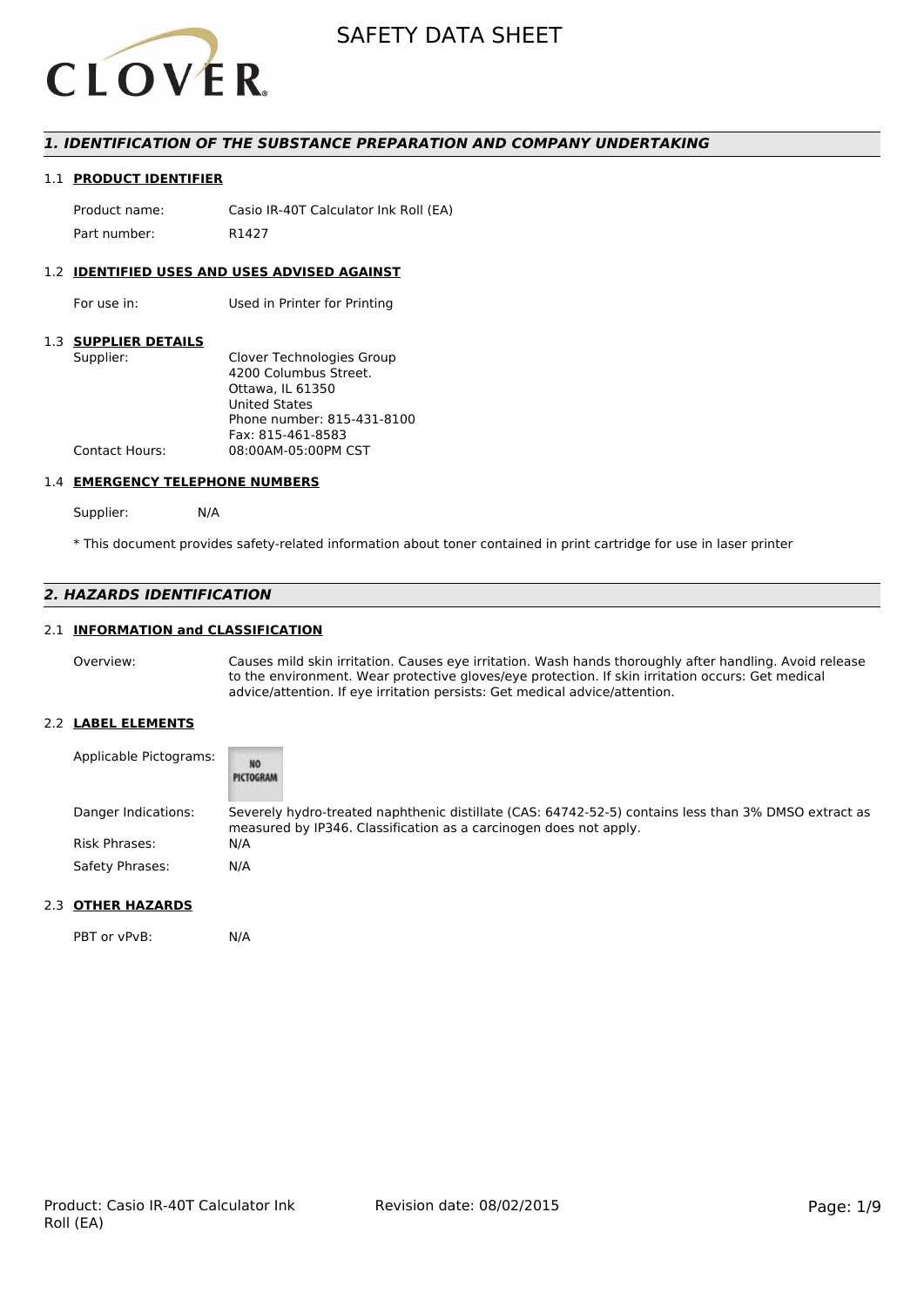

# *3. COMPOSITION / INFORMATION ON INGREDIENTS*

| Ingredients    | <b>CAS number</b> | Weight % | <b>OSHA</b><br><b>PEL</b> | <b>ACGIH</b><br><b>TLV</b> | Other                                                                                                                                                          |
|----------------|-------------------|----------|---------------------------|----------------------------|----------------------------------------------------------------------------------------------------------------------------------------------------------------|
| ABS AND FABRIC |                   |          |                           |                            |                                                                                                                                                                |
| <b>INK</b>     |                   |          |                           |                            |                                                                                                                                                                |
|                |                   |          |                           |                            | This is a liquid color type ink<br>consisting of oleic acid, fatty acid<br>oils, mineral oil, colorants, and<br>additive oils for nylon fabric for<br>printing |

The Full Text for all R-Phrases are Displayed in Section 16 **COMPOSITION COMMENTS**

The Data Shown is in accordance with the latest Directives. This section provides composition information for the toner powder contained in specially designed container inside of the print cartridge.

# *4. FIRST-AID MEASURES*

## 4.1 **FIRST AID MEASURES**

## 4.1.1 **FIRST AID INSTRUCTIONS BY RELEVANT ROUTES OF EXPOSURE**

| Inhalation:   | N/A                                                                                                                                    |
|---------------|----------------------------------------------------------------------------------------------------------------------------------------|
| Eye contact:  | Flush eyes thoroughly with water. Seek medical attention if irritation persists                                                        |
| Skin contact: | For prolonged skin contact, wash the affected area with mild soap and water. Remove and launder<br>contaminated clothing before reuse. |
| Ingestion:    | If ingested, DO NOT induce vomiting. Seek medical attention.                                                                           |

## 4.1.2 **ADDITIONAL FIRST AID INFORMATION**

Additional first aid information: N/A Immediate Medical Attention Required: N/A

# 4.2 **SYMPTOMS AND EFFECTS**

Acute Symptoms from Exposure: N/A Delayed Symptoms from Exposure: N/A

## 4.3 **IMMEDIATE SPECIAL TREATMENT OR EQUIPMENT REQUIRED**

N/A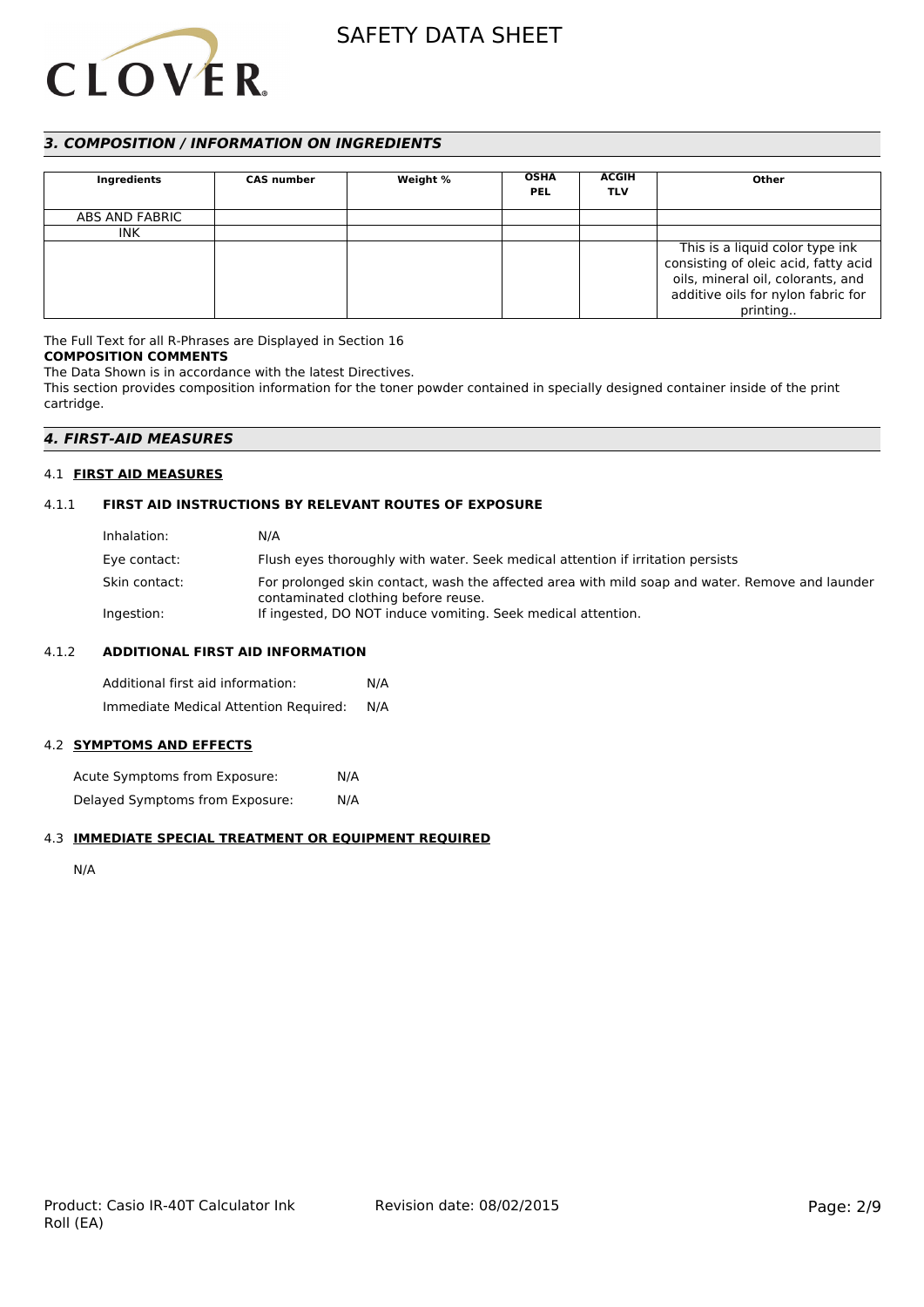

# *5. FIRE-FIGHTING MEASURES*

#### 5.1 **EXTINGUISHING MEDIA**

| Recommended Extinguishing Media:    | Use foam, CO2, or dry chemical. |
|-------------------------------------|---------------------------------|
| Extinguishing Media Not to be Used: | High pressure water jet.        |

#### 5.2 **SPECIAL HAZARD**

Unusual Fire/Explosion Hazards: Treat as oil fire. Spray water to cool closed containers to prevent pressure buildup and possible auto ignition on exposure to extreme heat. Carbon monoxide, carbon dioxide, smoke. Extinguishing Media Not to be Used: Do not use water.

## 5.3 **ADVICE FOR FIRE FIGHTERS**

Avoid inhalation of smoke. Wear protective cloting an wear self-contained breathing apparatus

#### *6. ACCIDENTAL RELEASE MEASURES*

## 6.1 **PERSONAL PRECAUTIONS, PROTECTIVE EQUIPMENT AND EMERGENCY PROCEDURES**

#### 6.1.1 **PRECAUTIONS FOR NON-EMERGENCY PERSONNEL**

Wear self-contained breathing apparatus when fighting fire in confined area.

#### 6.1.2 **ADDITIONAL FIRST AID INFORMATION**

N/A

### 6.1.3 **PERSONAL PROTECTION**

Wear personal protective equipment as described in Section 8.

#### 6.2 **ENVIRONMENTAL PRECAUTIONS**

Regulatory Information: Keep product out of sewers and watercourses.

### 6.3 **METHODS AND MATERIAL FOR CONTAINMENT AND CLEANUP**

Spill or Leak Cleanup Procedures: Wear appropriate gloves to avoid staining hands. Prevent spills from entering storm sewers or drains. Small spills: Soak up with paper or other absorbent material. Large spills: Contain and collect with dry inert. absorbent material. Disposal: Contact a licensed professional waste disposal service to dispose of this material in accordance with applicable local, state, and national environmental regulations. Do not contaminate the ground or water with waste. Contaminated packaging: Completely empty container and dispose of properly as unused product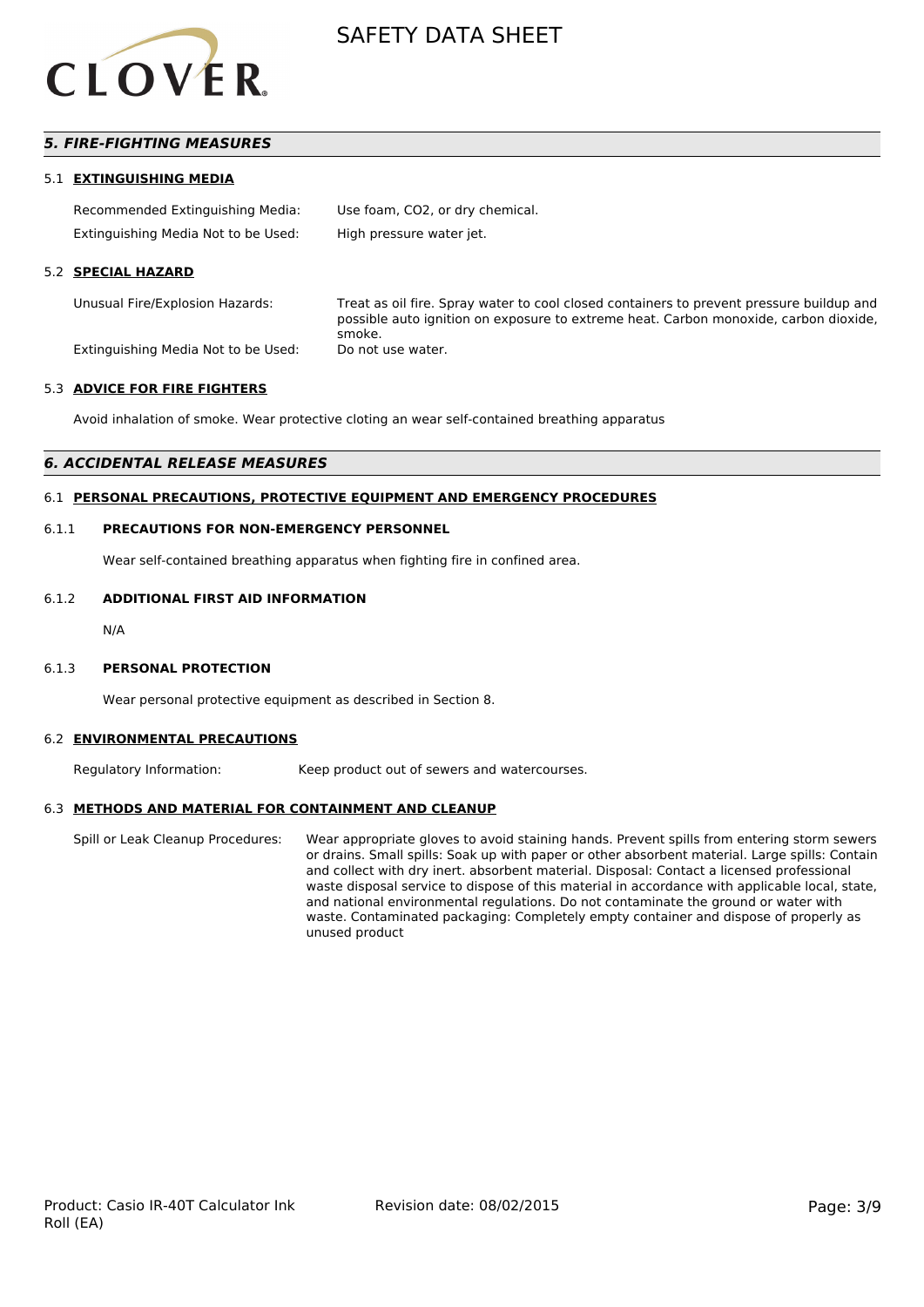

## *7. HANDLING AND STORAGE*

#### 7.1 **PRECAUTIONS FOR SAFE HANDLING**

Recommendations for Handling: No special precautions when used as intended. Keep containers closed, avoid creating dust. Keep away from ignition sources. Advice on General Hygiene: Never eat, drink or smoke in work areas. Practice good personal hygiene after using this material, especially before eating, drinking, smoking, using the restroom, or applying cosmetics.

#### 7.2 **CONDITIONS FOR SAFE STORAGE**

Avoid high temperatures, >100°F/32°C

#### 7.3 **SPECIFIC END USES**

Printing devices

#### *8. EXPOSURE CONTROLS/PERSONAL PROTECTION*

#### 8.1 **CONTROL PARAMETERS**

The best protection is to enclose operations and/or provide local exhaust ventilation at the site of chemical release in order to maintain airborne concentrations of the product below OSHA PELs (See Section 3). Local exhaust ventilation is preferred because it prevents contaminant dispersion into the work area by controlling it at its source.

#### 8.2 **EXPOSURE CONTROLS**

#### **Respiratory protection:**

IMPROPER USE OF RESPIRATORS IS DANGEROUS. Seek professional advice prior to respirator selection and use. Follow OSHA respirator regulations (29 CFR 1910.134 and 1910.137) and, if necessary, wear a NIOSH approved respirator. Select respirator based on its suitability to provide adequate worker protection for given work conditions, levels of airborne contamination, and sufficient levels of oxygen.

#### **Eye/Face Protection:**

Contact lenses are not eye protective devices. Appropriate eye protection must be worn instead of, or in conjunction with contact lenses.

#### **Hand/Skin Protection:**

For emergency or non-routine operations (cleaning spills, reactor vessels, or storage tanks), wear an SCBA. WARNING! Air purifying respirators do not protect worker in oxygen deficient atmospheres.

## **Additional Protection:**

N/A

### **Protective Clothing and Equipment:**

Wear chemically protective gloves, boots, aprons, and gauntlets to prevent prolonged or repeated skin contact. Wear splashproof chemical goggles and face shield when working with liquid, unless full face piece respiratory protection is worn.

#### **Safety Stations:**

Make emergency eyewash stations, safety/quick-drench showers, and washing facilities available in work area.

#### **Contaminated Equipment:**

Separate contaminated work clothes from street clothes. Launder before reuse. Remove material from your shoes and clean personal protective equipment. Never take home contaminated clothing.

#### **Comments:**

Never eat, drink or smoke in work areas. Practice good personal hygiene after using this material, especially before eating, drinking, smoking, using the restroom, or applying cosmetics.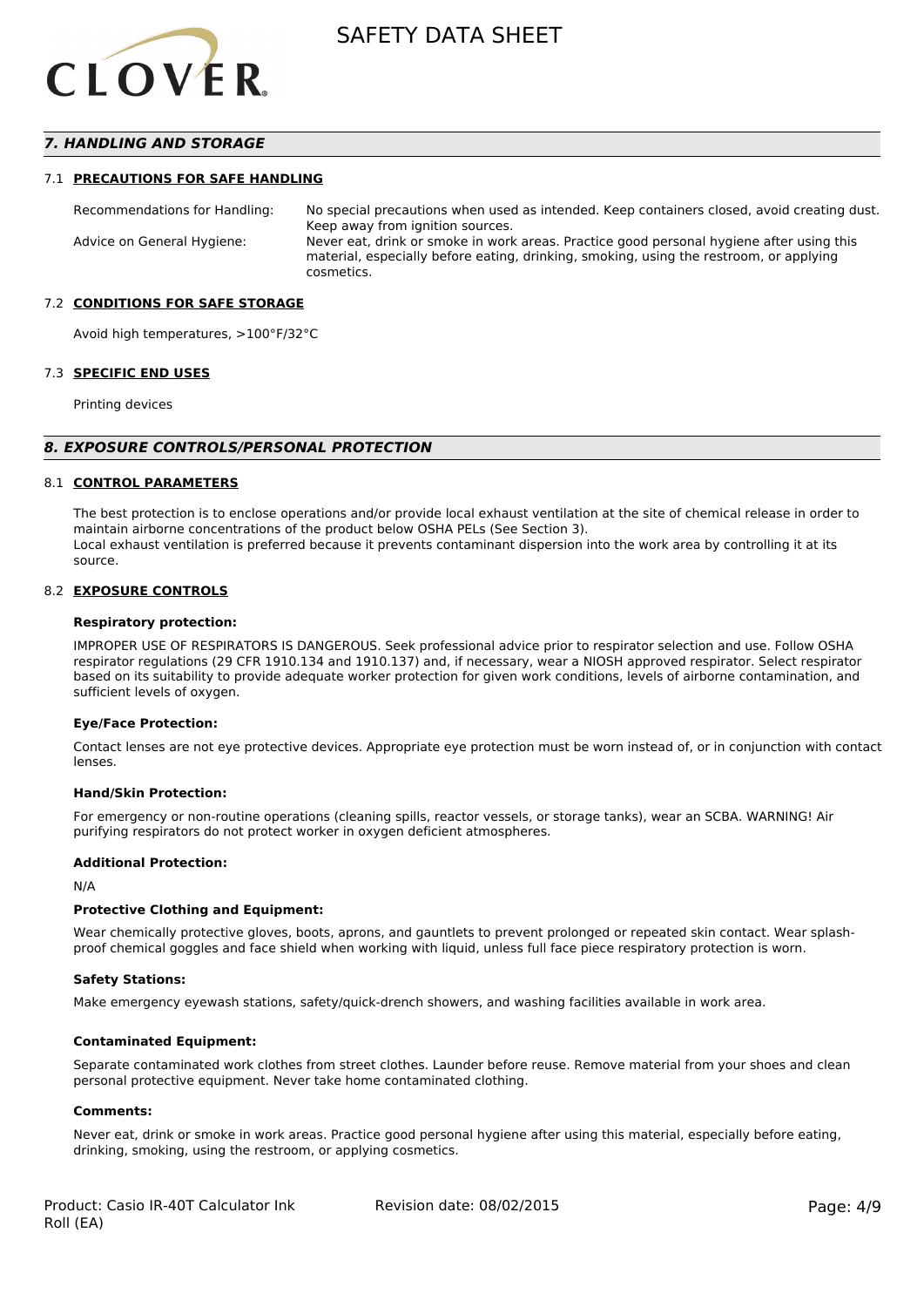

# *9. PHYSICAL AND CHEMICAL PROPERTIES*

# 9.1 **DETAIL INFORMATION**

| APPEARANCE: Black colored liquid |
|----------------------------------|
| Red/Black                        |
| Slightly pungent odor            |
| N/A                              |
|                                  |
| N/A                              |
| $<$ 0°C (32°F)                   |
| >260°C° (500°F) COC              |
| N/A                              |
| $0.96 \odot 25^{\circ}$ C        |
| N/A                              |
|                                  |

#### 9.2 **OTHER INFORMATION**

WATER SOLUBILITY: Insoluble VISCOSITY: 600 – 3800 cps. CHEMICAL STABILITY: Stable under normal temperatures and pressures. INCOMPATIBLE MATERIALS: Oxidizing agents.

# *10. CHEMICAL STABILITY AND REACTIVITY*

#### 10.1 **Reactivity:**

| <b>Reactivity Hazards:</b>     | None                                                                                                           |
|--------------------------------|----------------------------------------------------------------------------------------------------------------|
| Data on Mixture Substances:    | None                                                                                                           |
| 10.2 Chemical Stability:       | The product is stable. Under normal conditions of storage and use, hazardous<br>polymerisation will not occur. |
| 10.3 Hazardous Polymerization: | Stable under conditions of normal use.                                                                         |
| 10.4 Conditions to Avoid:      | Keep away from heat, flame, sparks and other ignition sources.                                                 |
| 10.5 Incompatible Materials:   | Strong oxidising materials                                                                                     |
| 10.6 Hazardous Decomposition:  | Will not occur.                                                                                                |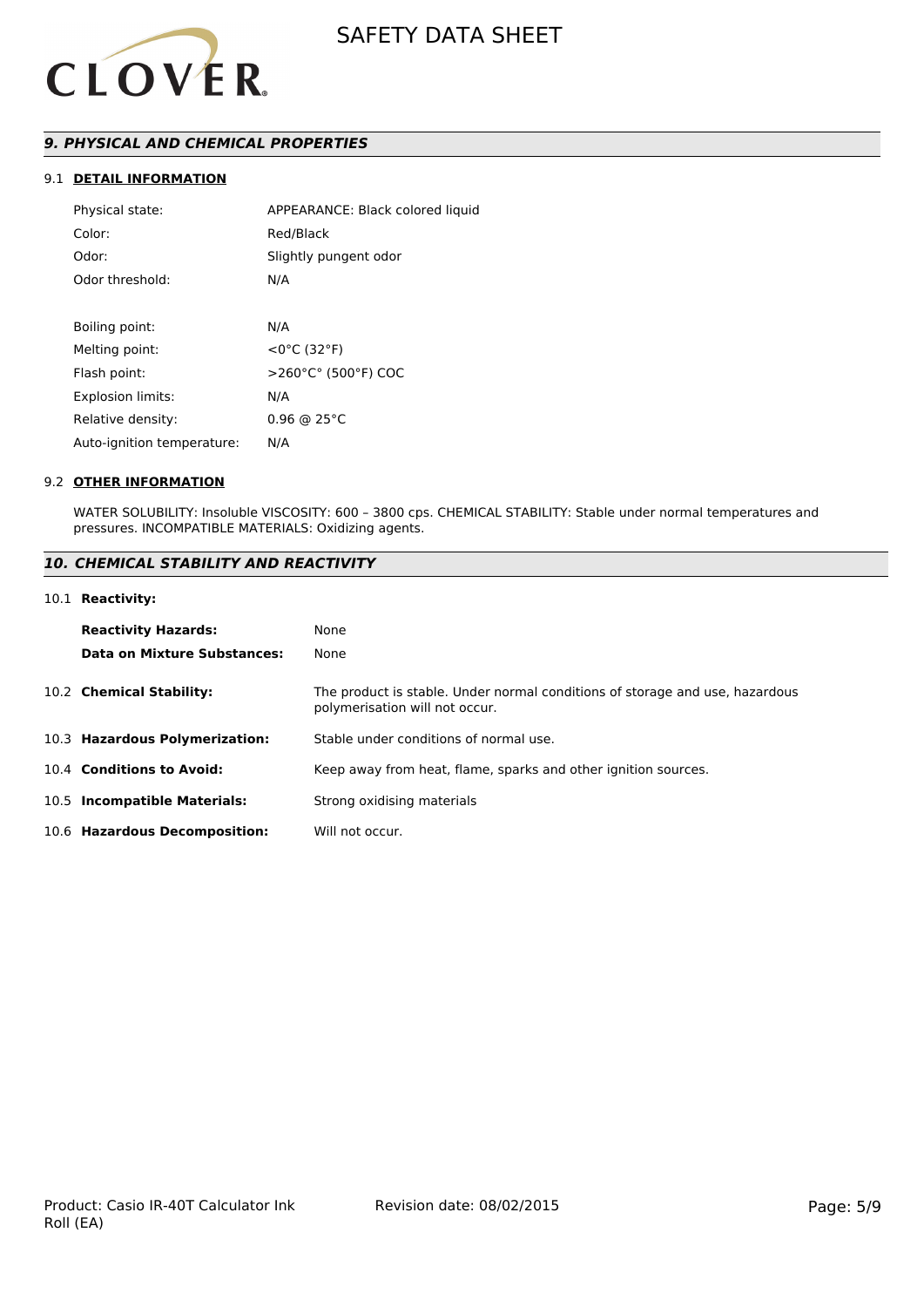

## *11. INFORMATION ON TOXICOLOGICAL EFFECT*

| <b>Mixtures:</b>                   | N/A                                                                                       |
|------------------------------------|-------------------------------------------------------------------------------------------|
| <b>Acute Toxicity:</b>             | N/A                                                                                       |
| <b>Skin Corrosion/Irritation:</b>  | N/A                                                                                       |
| <b>Serious Eye Damage:</b>         | N/A                                                                                       |
| Inhalation:                        | N/A                                                                                       |
| <b>Sensitization:</b>              | N/A                                                                                       |
| <b>Mutagenicity:</b>               | N/A                                                                                       |
| <b>Carcinogenicity:</b>            | N/A                                                                                       |
| <b>Reproductive Toxicity:</b>      | N/A                                                                                       |
| <b>STOT - Single Exposure:</b>     | N/A                                                                                       |
| <b>STOT - Multiple Exposure:</b>   | N/A                                                                                       |
| Ingestion:                         | N/A                                                                                       |
| <b>Hazard Class Information:</b>   | N/A                                                                                       |
| <b>Mixture on Market Data:</b>     | N/A                                                                                       |
| Symptoms:                          | N/A                                                                                       |
| <b>Delayed/Immediate Effects:</b>  | N/A                                                                                       |
| <b>Test Data on Mixture:</b>       | N/A                                                                                       |
| <b>Not Meeting Classification:</b> | N/A                                                                                       |
| <b>Routes of Exposure:</b>         | SKIN: Repeated exposure may cause skin irritation. EYES: May cause discomfort. INGESTION: |
|                                    | Material can be aspirated into lungs causing harm.                                        |
| <b>Interactive Effects:</b>        | N/A                                                                                       |
| <b>Absence of Specific Data:</b>   | N/A                                                                                       |
| Mixture vs Substance Data: N/A     |                                                                                           |

## *12. ECOLOGICAL INFORMATION*

| 12.1 <b>Eco toxicity:</b>           | N/A |
|-------------------------------------|-----|
| 12.2 Degradability:                 | N/A |
| 12.3 Bioaccumulation Potential: N/A |     |
| 12.4 Mobility in Soil:              | N/A |
| 12.5 PBT & vPvB Assessment:         | N/A |
| 12.6 Other Adverse Effects:         | N/A |

# *13. DISPOSAL CONSIDERATIONS*

#### **Disposal Information:**

 Dispose as a solid waste in accordance with local authority regulations. Empty container retains product residue.

## **Physical/Chemical Properties that affect Treatment:**

Symbol: This product is not classified as dangerous

Risk Phrases: This product is not classified according to the federal, state and local environmental regulations.

## **Waste Treatment Information:**

Do not shred toner cartridge, unless dust-explosion prevention measures are taken. Finely dispersed particles may form explosive mixtures in air. Dispose of in compliance with federal, state, and local regulations.

### **Personal Protection Required:**

N/A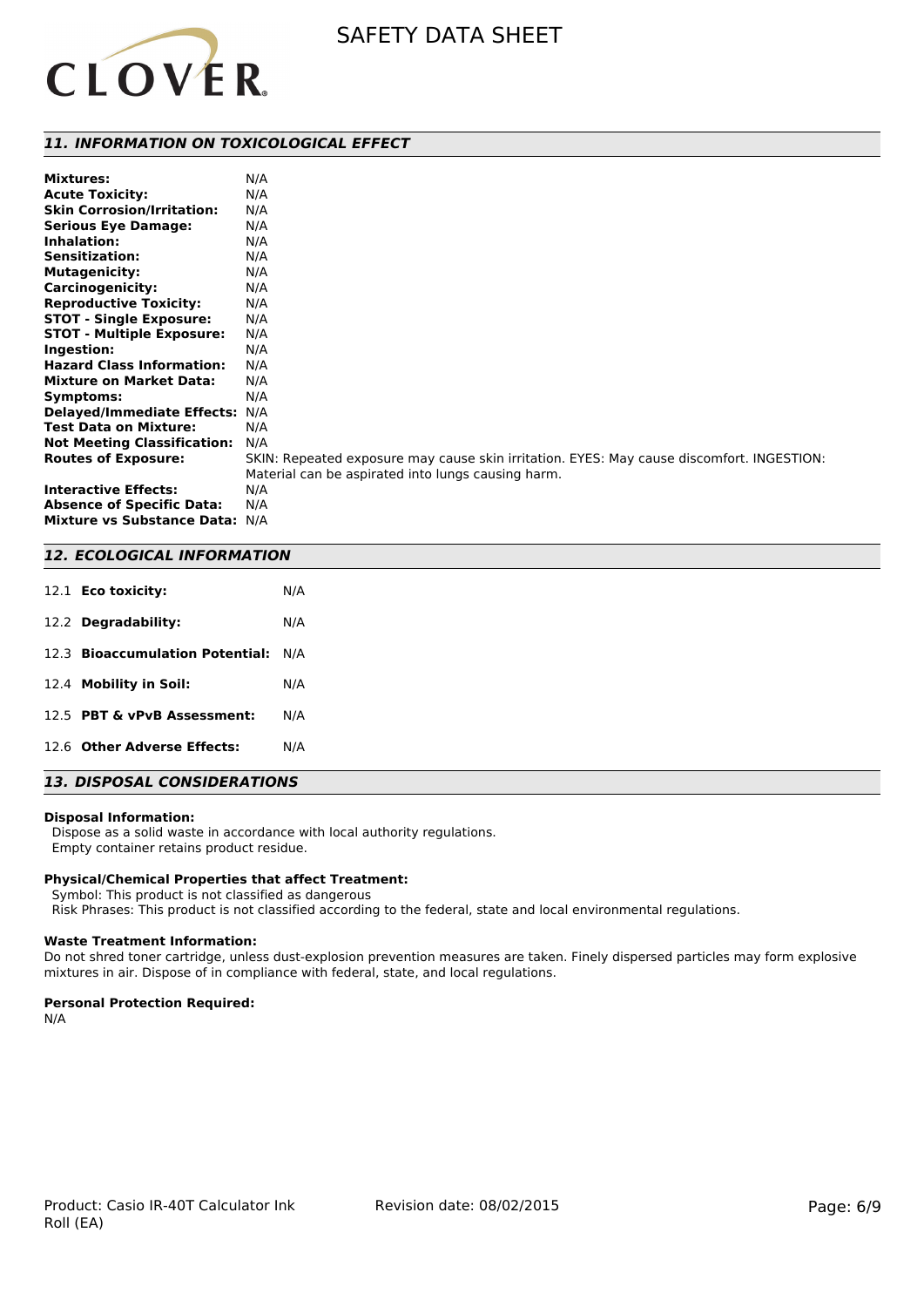

## *14. TRANSPORT INFORMATION*

| 14.1 <b>ID Number:</b>      | Not a regulated article under ADR/RID, DOT, IATA, or IMDG.   |
|-----------------------------|--------------------------------------------------------------|
| 14.2 Shipping Name:         | N/A                                                          |
| 14.3 Hazard Class:          | HMIS Rating: Health = 1 Flammability = 1 Physical Hazard = 0 |
| 14.4 Packing Group:         | N/A                                                          |
| 14.5 Environmental Hazards: | N/A                                                          |
| 14.6 User Precautions:      | N/A                                                          |
| 14.7 Bulk Transport:        | N/A                                                          |

## *15. REGULATORY INFORMATION*

#### 15.1 **Regulatory Information:** N/A

**EPA Regulatory Information:** N/A

**CERCLA Reportable Quantity:** N/A

### 15.2 **Superfund Information:**

### **Hazard Categories:**

**Immediate:** N/A

**Delayed:** N/A

**Fire:** N/A

**Pressure:** N/A

**Reactivity:** N/A

## **Section 302 - Extremely Hazardous:** N/A

**Section 311 - Hazardous:** Delayed (chronic) health effects

### 15.3 **State Regulations:** N/A

15.4 **Other Regulatory Information:** SARA 313 Classification: This product does not contain any substances subject to the reporting requirements of Section 313 of the Emergency Planning and Community Rightto-Know Act of 1986 and of 40 CFR 372. California Proposition 65: This product does not contain listed substances which the state of California has found to cause cancer, birth defects or other reproductive harm, which would require a warning under the statute. RoHS Directive: This ink does not contain any RoHS materials. These materials include lead, cadmium, hexavalent chromium, mercury, polybrominated biphenyls (PBB) or poly brominated diphenyl ethers (PBDE). These values are based on information available from suppliers and not by actual laboratory analysis of finished product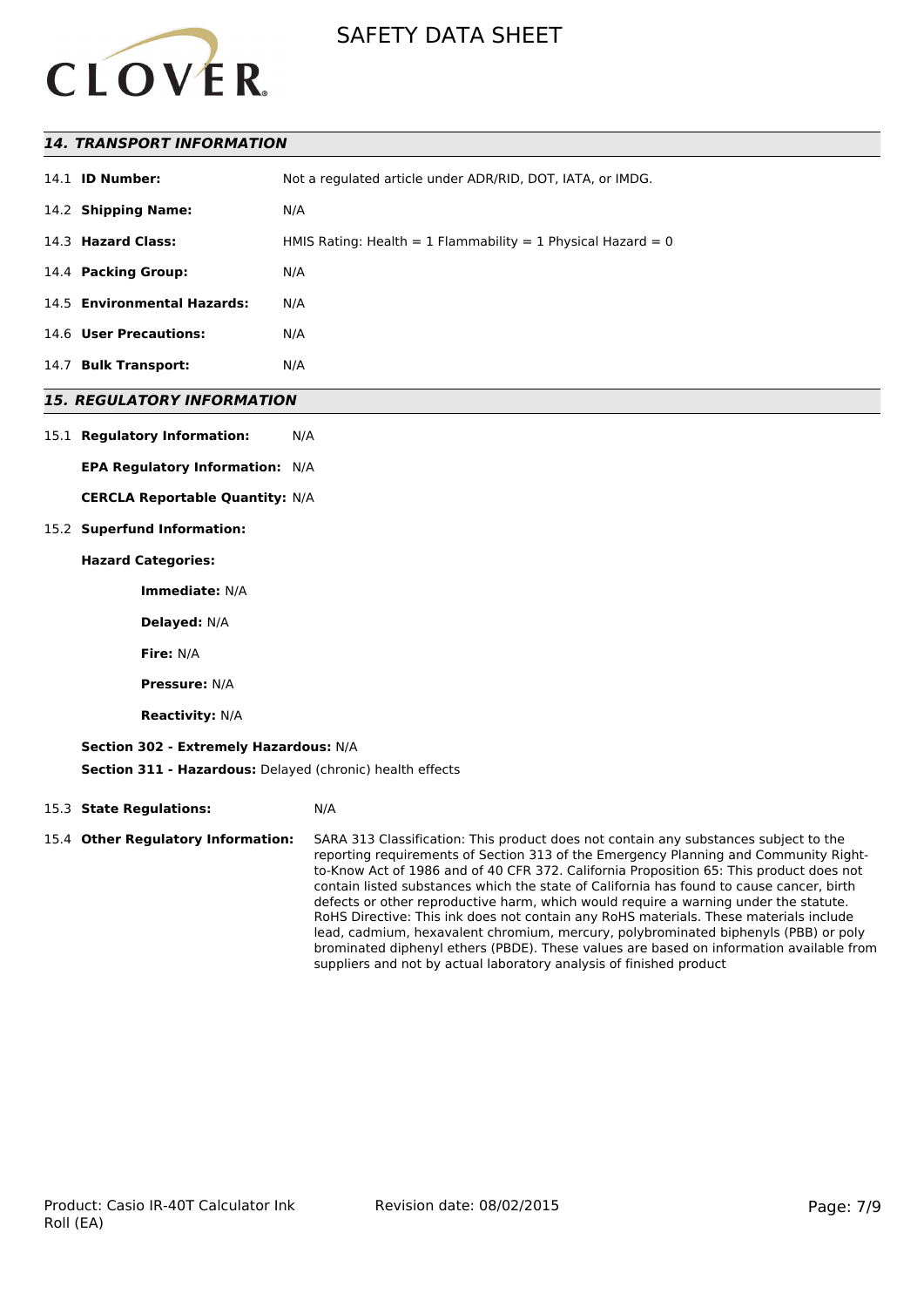

# *16. OTHER INFORMATION*

| <b>General Comments:</b>          | This information is based on our current knowledge. It should not therefore be construed as<br>guaranteeing specific properties of the products as described or their suitability for a particular<br>application |
|-----------------------------------|-------------------------------------------------------------------------------------------------------------------------------------------------------------------------------------------------------------------|
| <b>Creation Date of this SDS:</b> | 08/04/2015                                                                                                                                                                                                        |